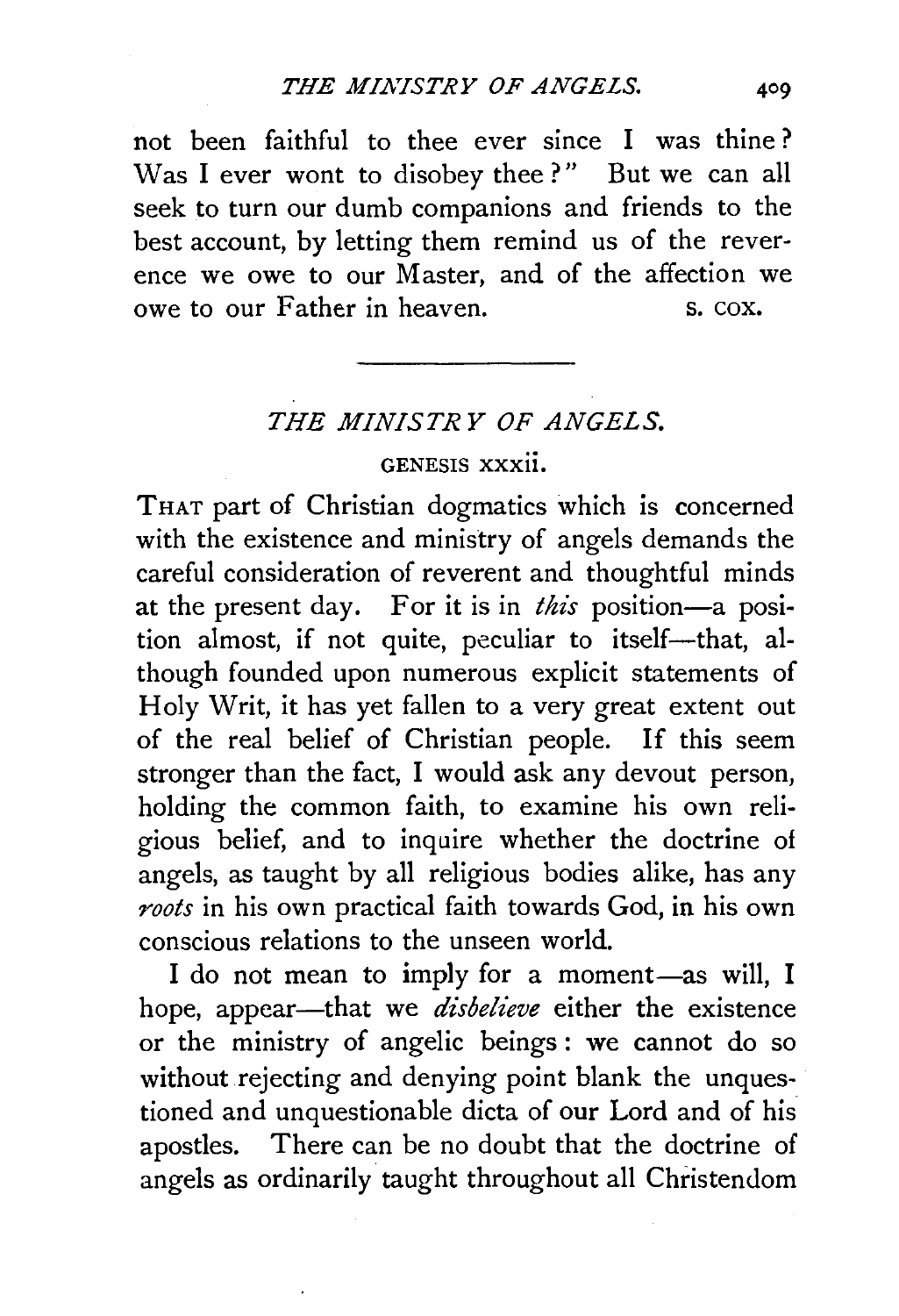is distinctly scriptural.<sup> $I$ </sup> But I do say that our belief in angels is formal only, or at the best merely poetic : it does *not* strike its roots down into our religious consciousness, into that inner and unseen, but most real and often passionate, life of the soul towards God and the powers of the world to come. If I may use the expression, our belief in angels is superficial only, merely of the intellect, or of the imagination, and therefore it is unfruitful : it lies altogether outside the real battle-field whereon the victory of faith is lost and won. And this, I venture to say, is the case with all Christian people of whatever name.

Now if this be so, if it be only partially so, it invites an examination at once reverent and fearless into the causes and meaning of it. It is no use shutting our eyes to the fact that the living faith of Christendom has ebbed away, at least for the time, from what was once a part-a very beautiful part-of its expanse. We still trace the shore-line exactly where we did, but we cannot help seeing that all this tract is now left high and dry, where once the bright waves danced and sparkled in the sun.

Why is it that a practical belief in angels has faded out ? One answer suggests itself at once- That there is now no room for angels in the world. There was a time, a time which we can hardly realize now, when every nook and corner of the outer world was peopled with the creatures of a fancy, sometimes gay, more often gloomy. We all know how long and late the conviction lasted that visible men did not dwell alone

<sup>&</sup>lt;sup>1</sup> I have seen a large volume of Puritan divinity devoted to the doctrine of angels, as deduced from Holy Scripture, which would sound quite as fantastic in our modern ears as any Romanist treatise. *Inter alia* it enumerated the ways in which angels probably succoured us *before we were born.*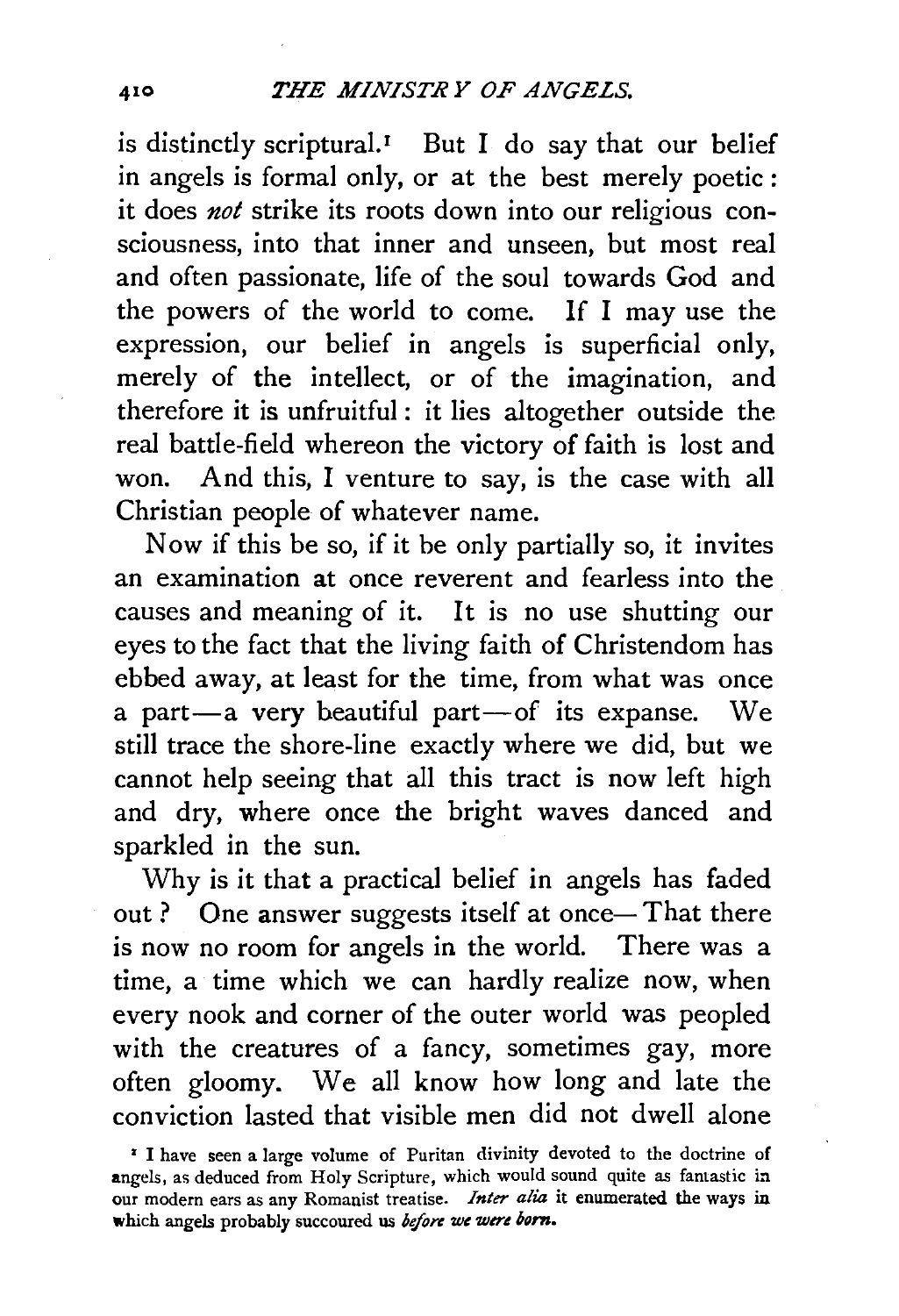upon the earth, that their ways were crossed in every direction by the unseen paths of other beings, mostly powerful for harm, mostly requiring to be propitiated. We all know how these fantasies became engrafted upon a low form of Christianity, and gave rise to a rank crop of superstitions about witches, " evil eyes," ghosts, and " spirits." It may, however, be broadly stated that modern science has swept the whole world clear of these its ancient denizens. No fairies, elves, or demons, lie hid beside our common path. A few fantastic folk may work themselves up into some belief, more or less real, in " spirits," but the genuine superstitions of the people have vanished like the mists of night before the breath of morning. It would be very natural, therefore, to suppose that angels had practically gone the ways of fairies, elves, gnomes, and all their cognate tribes. Man lives alone now as an intelligent being upon the earth : only his own image meets his eye in stream and mist, in sky and sea. There is hardly room for God Himself now in his own world : how much less for angels !

All this is obvious and plausible, but it overlooks an essential part of the question. It is not irreligious minds, or minds of a sceptical turn, only or chiefly; it is at least as much religious and devout minds, minds deeply impressed with a constant sense of the supernatural, minds quite untouched by scientific difficulties, for which angels have become shadowy and unreal. The real difficulty for many of us is not at all the difficulty of believing in beings and powers invisible and imperceptible. We live all our lives, and know we live them, in the presence of such beings and powers ; we have to do with them day by day; we converse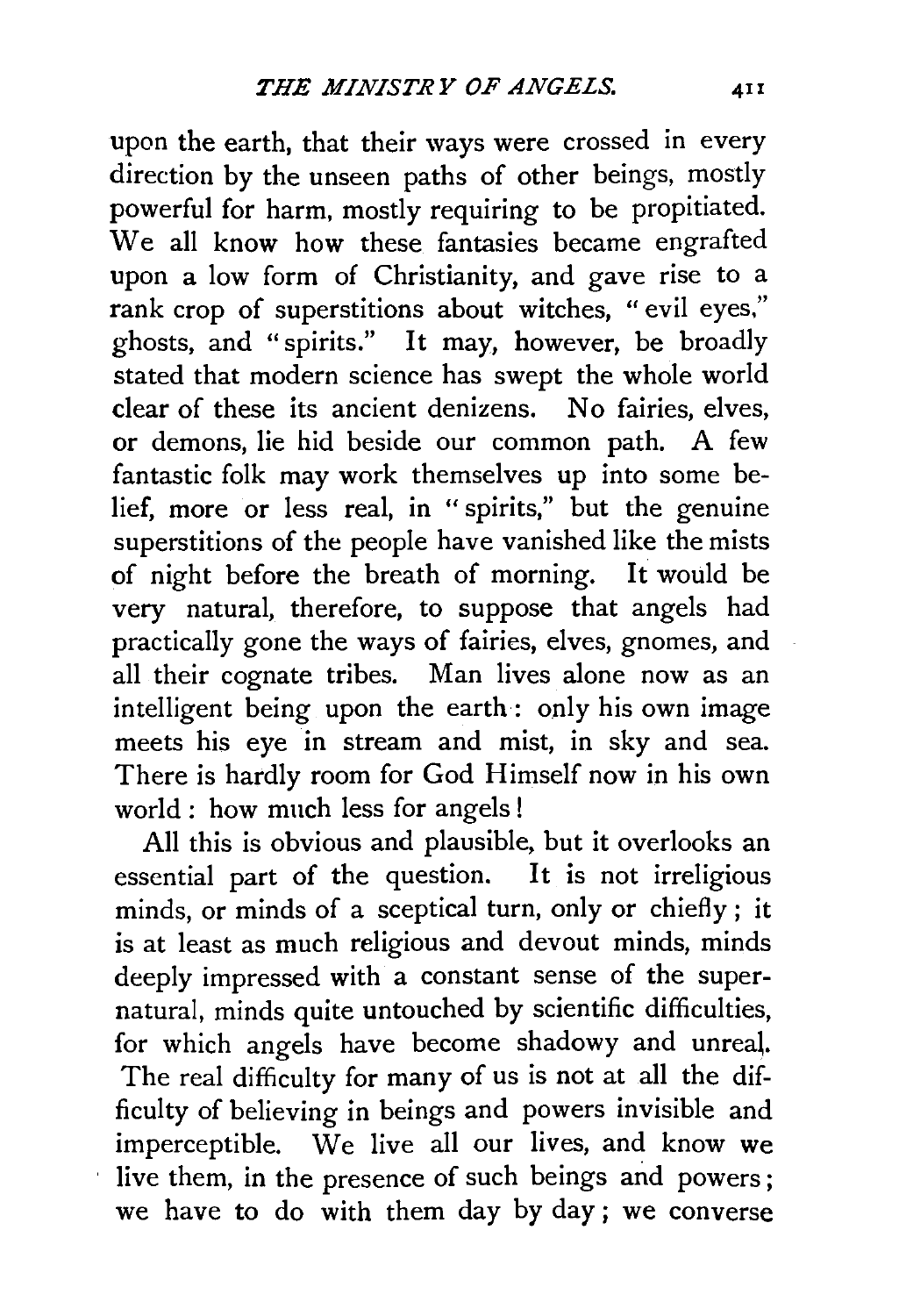with them; we belong to them; they are not less real to us, but more real, than the visible companions of our life. The real difficulty is that there seems no room for angels in our *religion.* We cannot tell where they come in, or can come in. We can understand (quite sufficiently, at least, for entire belief) the presence with us of our Lord, the presence within us of the Holy Spirit. The Spirit in his pure Divinity, the Saviour in his Divine Humanity, are *inward* (so to speak) to our spirit, to our inner man. But the angels are not. As created beings and yet not visible, we cannot possibly conceive how they *can get at us*, what they can do for us. Doubtless it is a common and pious opinion that good angels suggest good thoughts : that is the only spiritual office I have ever heard ascribed to them. But the idea will hardly bear a serious consideration. In the first place, it is not suggested in Holy Scripture.<sup>1</sup> There the ministry of angels is always visible, as far as we can tell: whatever they have to do or say, they assume human form in order to do or say it. In the second place, it is importing into the subject an immense difficulty to affirm that a created yet non-human being *can* communicate with us at all, unless it be placed for the time in possession of human faculties. In the third place, the supposition is superfluous, as well as ungrounded. Does not the Spirit itself bear witness with our spirit ? Does not He plead with us, and plead for us, helping our infirmities ? What room is there for the whispers of angels when

<sup>&</sup>lt;sup>1</sup> St. Matthew i. 20 will be quoted against me. But when it says that an angel appeared unto Joseph in a dream, it surely means that he dreamt he saw an angel. If a man told us that his mother had appeared to him in a dream, that would of itself negative the idea of her having actually visited him. Doubtless in Joseph's case the *dream* came from God, but the angel was only part of the dieam.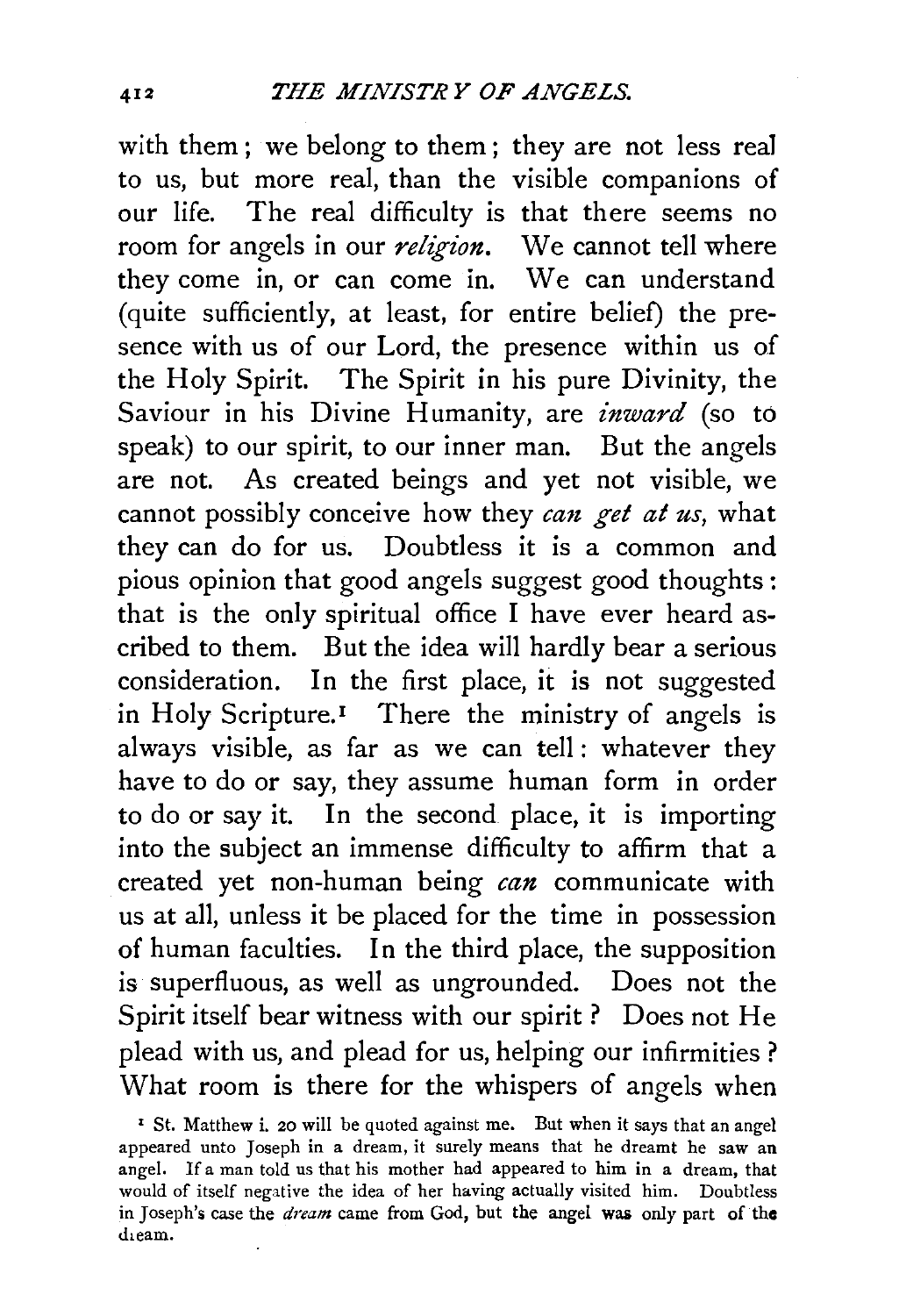with them ; we belong to them; they are not less real to us, but more real, than the visible companions of our life. The real difficulty is that there seems no room for angels in our *religion*. We cannot tell where they come in, or can come in. We can understand (quite sufficiently, at least, for entire belief) the presence with us of our Lord, the presence within us of the Holy Spirit. The Spirit in his pure Divinity, the Saviour in his Divine Humanity, are *inward* (so to speak) to our spirit, to our inner man. But the angels are not. As created beings and yet not visible, we cannot possibly conceive how they *can get at us*, what they can do for us. Doubtless it is a common and pious opinion that good angels suggest good thoughts : that is the only spiritual office I have ever heard ascribed to them. But the idea will hardly bear a serious consideration. In the first place, it is not suggested in Holy Scripture.<sup>1</sup> There the ministry of angels is always visible, as far as we can tell: whatever they have to do or say, they assume human form in order to do or say it. In the second place, it is importing into the subject an immense difficulty to affirm that a created yet non-human being *can* communicate with us at all, unless it be placed for the time in possession of human faculties. In the third place, the supposition is superfluous, as well as ungrounded. Does not the Spirit itself bear witness with our spirit? Does not He plead with us, and plead for us, helping our infirmities ? What room is there for the whispers of angels when

<sup>2</sup> St. Matthew i. 20 will be quoted against me. But when it says that an angel appeared unto Joseph in a dream, it surely means that he dreamt he saw an angel. If a man told us that his mother had appeared to him in a dream, that would of itself negative the idea of her having actually visited him. Doubtless in Joseph's case the *dream* came from God, but the angel was only part of the dieam.

 $\overline{412}$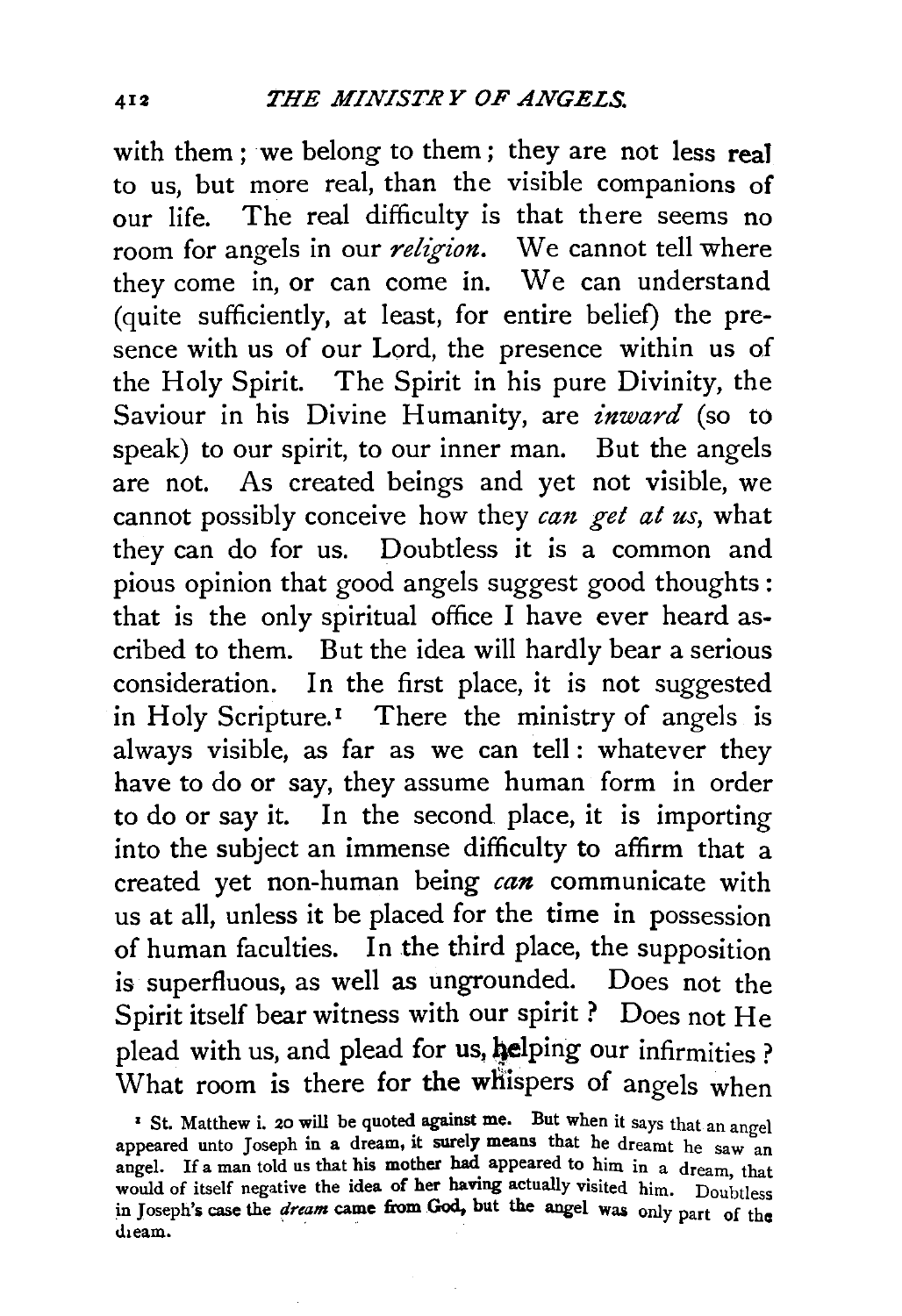the voice of the Spirit is never silent within the soul ? Surely, as regards our spiritual life, we are obliged to say humbly, if we are pressed, that we do not want the assistance of angels, because the assistance of God the Son and God the Holy Ghost is all sufficient.

It may however be said, and perhaps truly said, that the angels are the ministers, the intermediaries, the agents of God in carrying on the outward arrangements of Providence for our benefit. This has at least some support from Scripture. "He shall give his angels charge over thee, to keep thee in all thy ways," may be more than a poetic rendering of the Divine<br>care for those that trust therein. "An angel went care for those that trust therein. down at a certain season into the pool, and troubled the water," may be the distinct assertion of an actual fact, and not a mere statement of the current belief of the day. But granted that angels do play their part in the gracious operations of Divine Providence, still their functions are so totally obscure, so beyond the range, not only of our perception, but also of our imagination, that it is a mere form of words to say that we believe it. Between the mechanical operation of natural laws on the one hand, and the secret overruling of the Divine Will on the other, we cannot have any intelligent belief in angelic ministration. We can recognize and study the working of natural laws ; we can recognize and adore the overruling of the Divine Will; but anything *between* these we can neither recognize nor (I think) affirm, even though we dare not deny. And even if we could firmly believe that angels are now *invisibly,* as they certainly were of old *visibly,*  the ministers of an outward Providence, still they would only be to us a part of that immense and complex VOL VIII. 27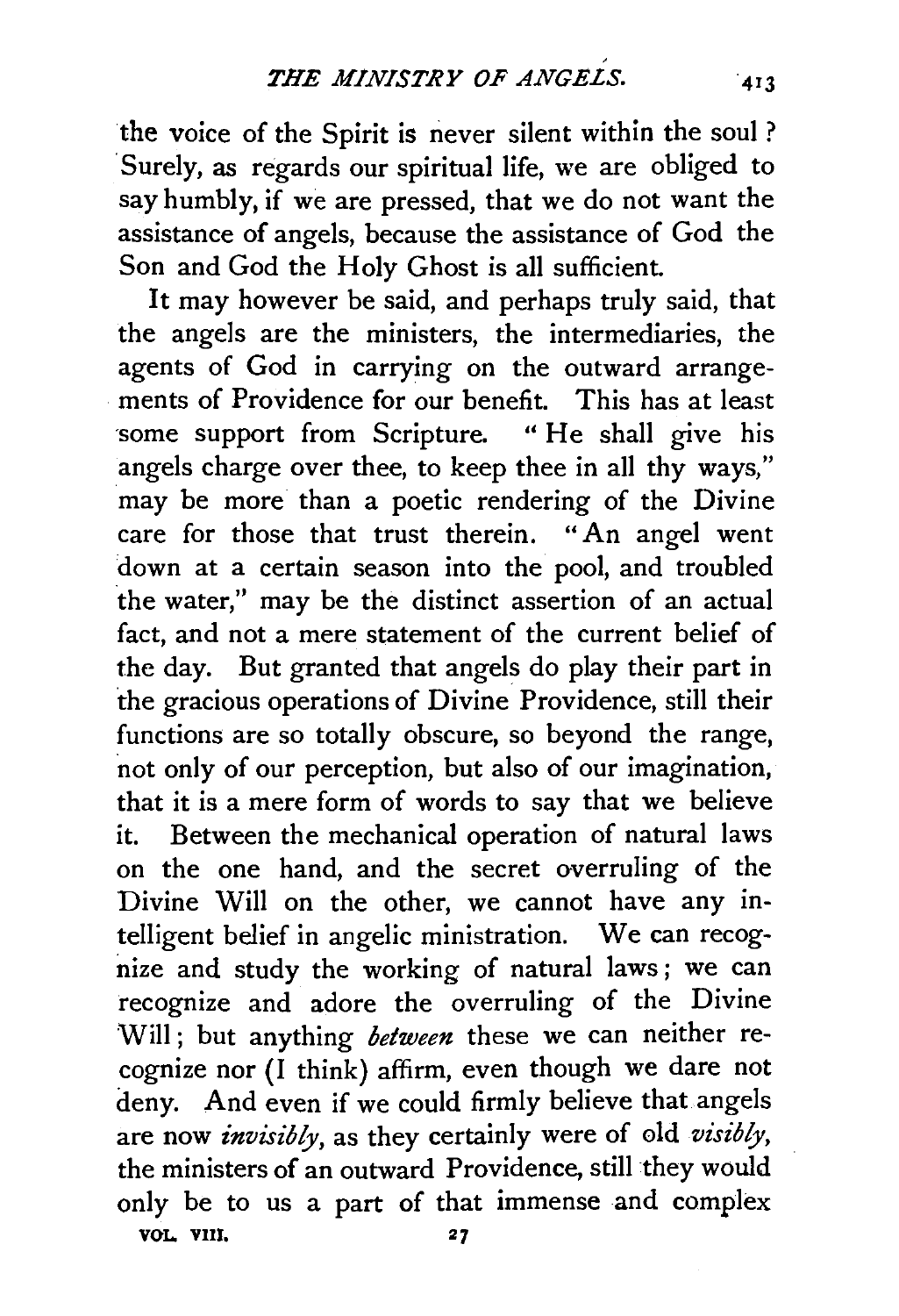machinery by which the outward tenour of our lives is shaped from day to day ; they would still have no more to do with our religion. than the common laws of health or the attractions and counter-attractions of the heavenly bodies.

I venture to believe that almost everybody who has any religious belief at all about angels will find, on really questioning himself, that it is as shadowy as I have described it to be, and more or less distinctly for the reasons I have set down. Only we may very probably have shrunk from admitting the fact to ourselves because the doctrine of angels is strictly and manifestly scriptural, and is chiefly drawn from the Gospels themselves. There is really very little difference between the various Christian bodies on this subject. The division of angels into a hierarchy of nine orders, and the prominence given to the idea of guardian angels, may be traced rather to contemporary Jewish tradition than to the New Testament: but even so, it is very probable that the apostles held these traditions, which are certainly not inconsistent with the Scriptures. Is then, let us honestly ask, this fading of belief in angels a sign of decaying faith, of a secret scepticism and im' patience of the supernatural ? or is it possible to account for it in a more happy and hopeful, because in a really religious, way ? I venture to think that the latter is the case, and I think that in the thirty-second Chapter of Genesis we may read an inspired lesson which will give us just the clue we want.

" The angels of God met him," we are told; met the patriarch returning to his father's home and the Holy Land. *How* they met him, in what guise, on what road, with what intent, we have not the least idea. We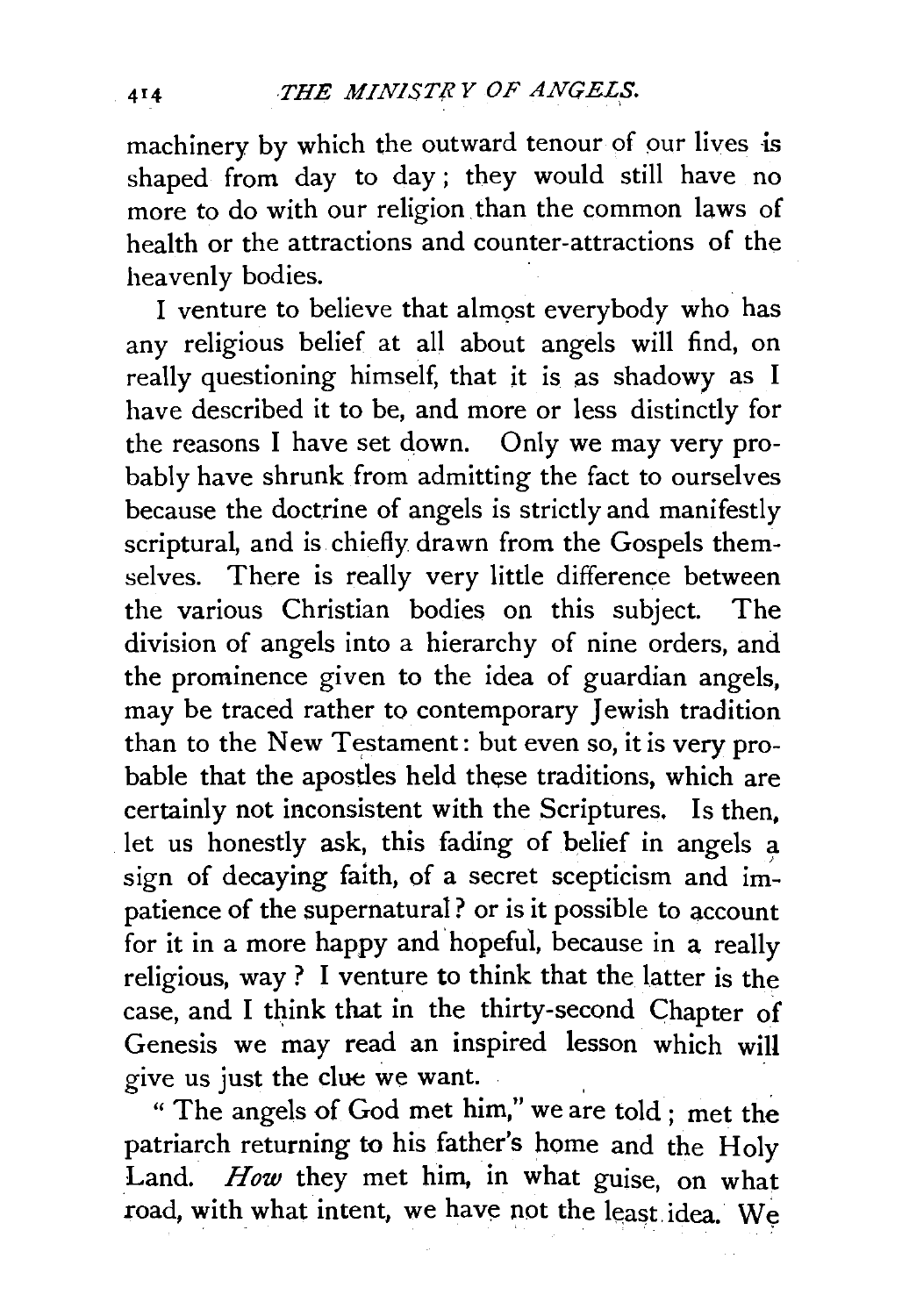only know that Jacob recognized them, and was aware of another host beside his own helpless and anxious company, another camp beside that which he had pitched in the lonely wilderness. "The angels of God met him :" that was all. Yet not all. For after them came the uncreated Angel, the Lord of angels, "in fashion as a man," though not yet incarnate, and wrestled with him till the break of day. And as Jacob wrestled on, held in that strong grip, forced to strain to the uttermost a strength which he knew to be all too little, had he time to look back upon the fleeting vision of angels which had gone before ? No doubt they had gladdened his eyes and his heart for the moment ; but we may be sure that they were nothing to him through that awful night which left him shattered and defeated, yet victorious and transfigured, when the morning came.

Are not we in our day like the patriarch of old ? and especially in these days of a more intense spiritual conflict, if, at least, there be any depth of life and experience in us. *One* holds us fast from whom we cannot escape, and would not if we could ; One who is human, albeit more than human too; One whom we can understand, and against whom it is possible, as it were, to measure our strength ; One who forces us to strive with Him, who draws us on to put out all and more than all our strength, even unto utter weariness and fainting ; One who teaches us to overcome even in being overcome. And while we wrestle on for life or death, while we hope against hope, and strive beyond our utmost strength for the blessing of the Son of Man, for the new name and the changed nature, can we think with any serious thought of the angels, who are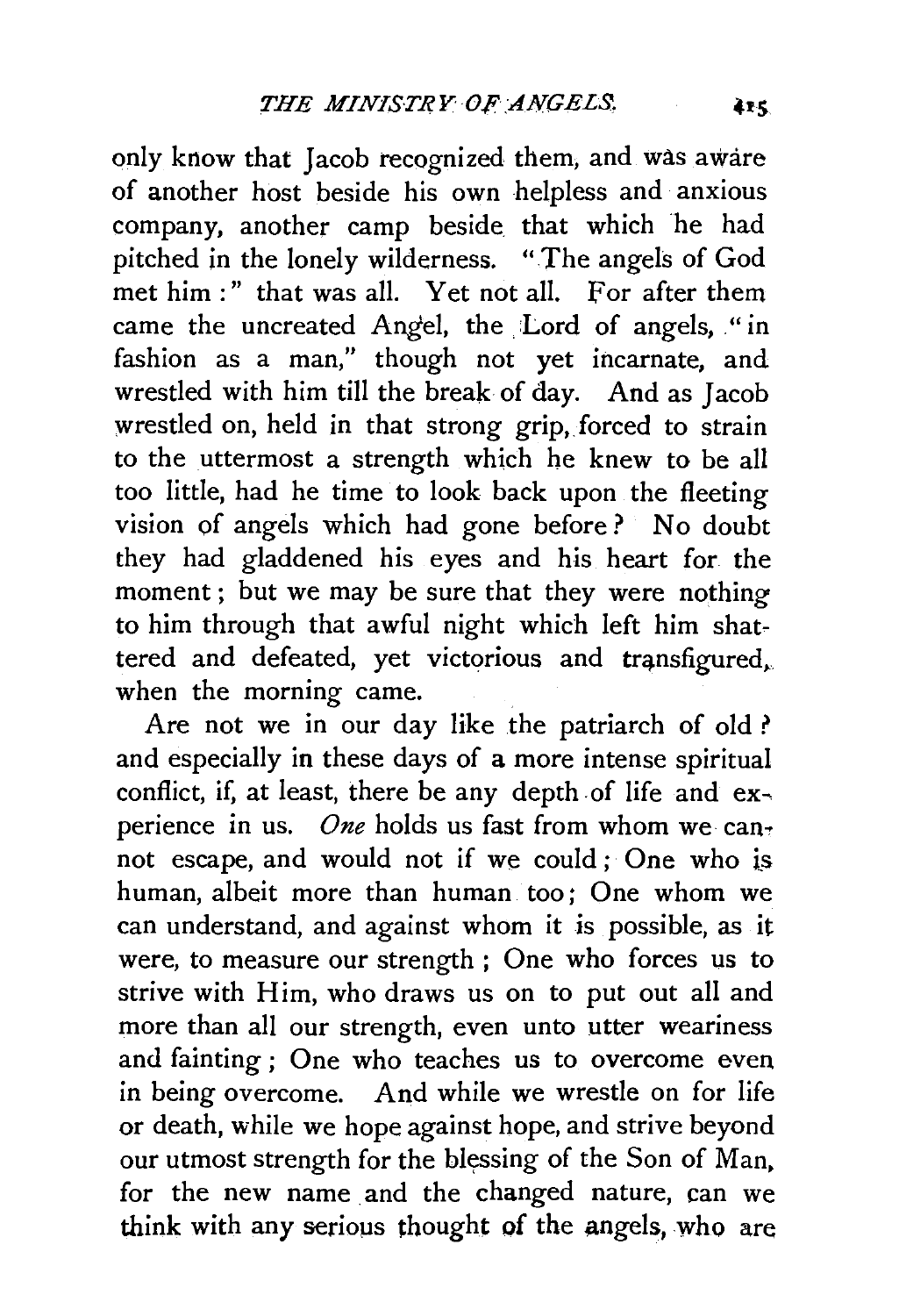neither Divine nor human ? of the angels who, in their happy ignorance of sin, cannot know anything really of *our* dreadful strife? of the angels, who only desire to look into the mysteries of grace by which and in which we live?

But it will be said, Then is there no true place for angels in Christianity at all, since there is no room for them in our living faith ? Is the doctrihe of angels to be regarded as a superfluity, which had better not have been delivered at all ? That need not follow. The angels of God did not meet Jacob in vain, because the afterwards-incarnate Son of God followed them.

For surely it is true that while the Faith remains the same, yet faith has changed its character not a little. It can hardly be denied that religious belief is far more subjective, more introspective, more self- conscious, than in the first ages. Man's character has changed; whether for the better or for the worse need not be discussed, but surely it *has* changed. Character was childlike then compared with what it is now, much more largely formed and affected by the outward elements of existence. Ignorant as he was of science, yet was the child of man much more alive then to what went on around him, much less alive to what went on within his mind and soul. In his heathen state he had ever felt himself under the influencesmostly the evil and malicious influences-of unseen agents, dreadful because invisible, capricious, unaccountable. He was not master of himself because the unseen forces which played upon his life could not be reckoned up. Above all, a hard remorseless Fate had its ministers evermore about him, which led him blindfold on a path he did not know. He was a child, and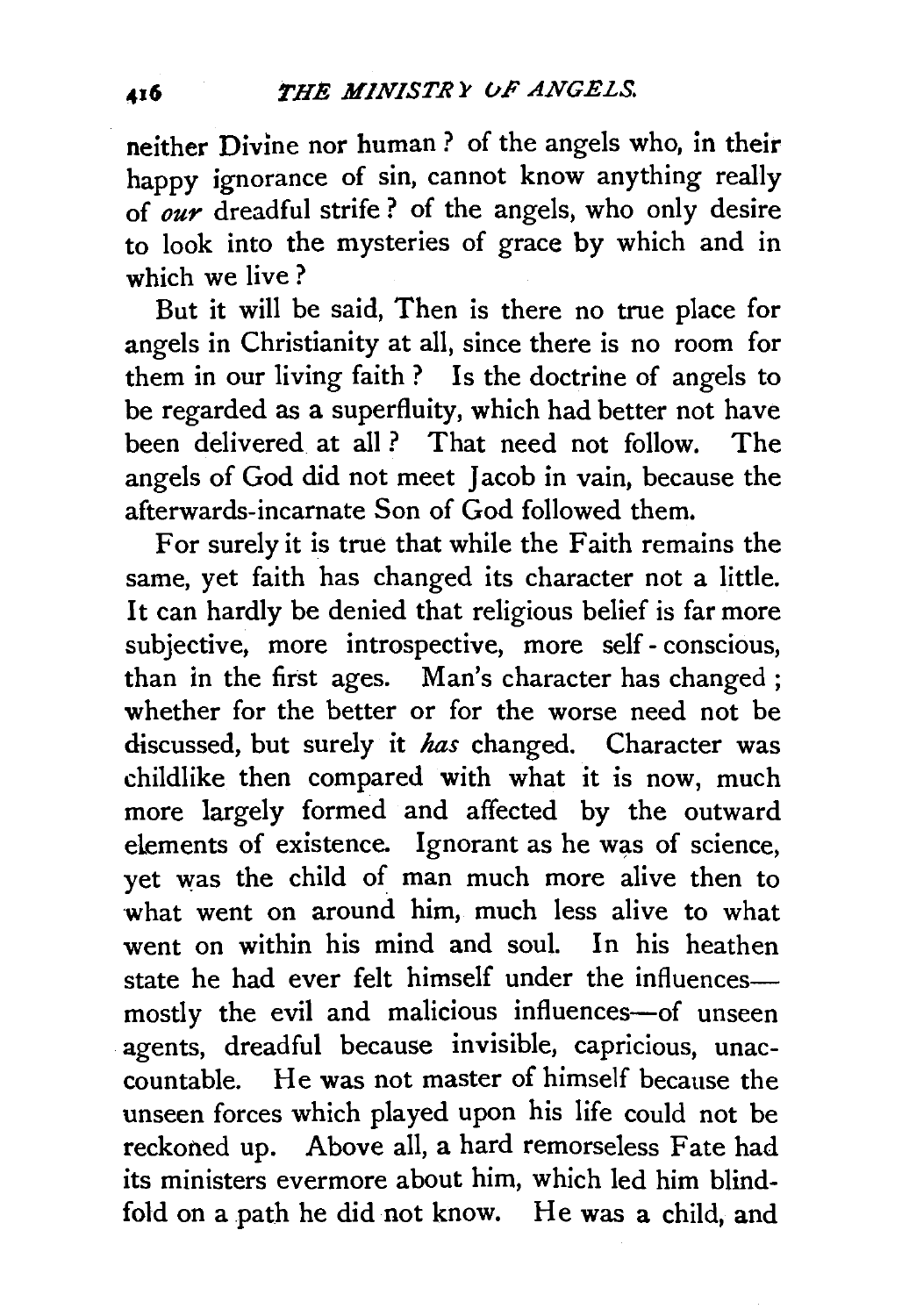felt himself like a child, not free, not responsible for himself, but fashioned and moulded, and often made a sport of, by capricious wills outside himself. To this child of man came the doctrine of angels as a part and a very sweet part of the doctrine of Christ. No more divinities, beautiful perhaps, but unloving and vexatious at best, beset his daily path, but angels, who only did and only could do the will of his Father in heaven. Sometimes he saw them, or thought he saw them, in his visions; in the molten gold of the sunset he saw them thronging the celestial gates ; in the thoughts which came to him unbidden as he lay awake he heard their whispers of hope and faith.

Let any one try to realize in thought the difference between the local divinities and half-divinities of Greece on the one hand, and the angels of the Kingdom on the other, and he may faintly feel how beautifully and happily came the doctrine of angels to the Gentile world. It has been rightly pointed out that the Gospel of St. Luke especially dwells on angelic appearances and ministrations, because it was pre-eminently addressed to the Gentile converts of St. Paul.

But the child of man has grown older since those days; his consciousness, especially his religious consciousness, is much more complex, more turned upon itself; not, perhaps, more earnest, but much more intense. He has no vague fears of mysterious unkindly powers, which may affect him to his hurt, but he is very much afraid of himself; he is keenly alive to what is dark and terrible and mysteriously sad in humanity. Angels do not comfort him now; he does not care for them; he turns him to the strong Son of God; almost with an agony he clings to Him who is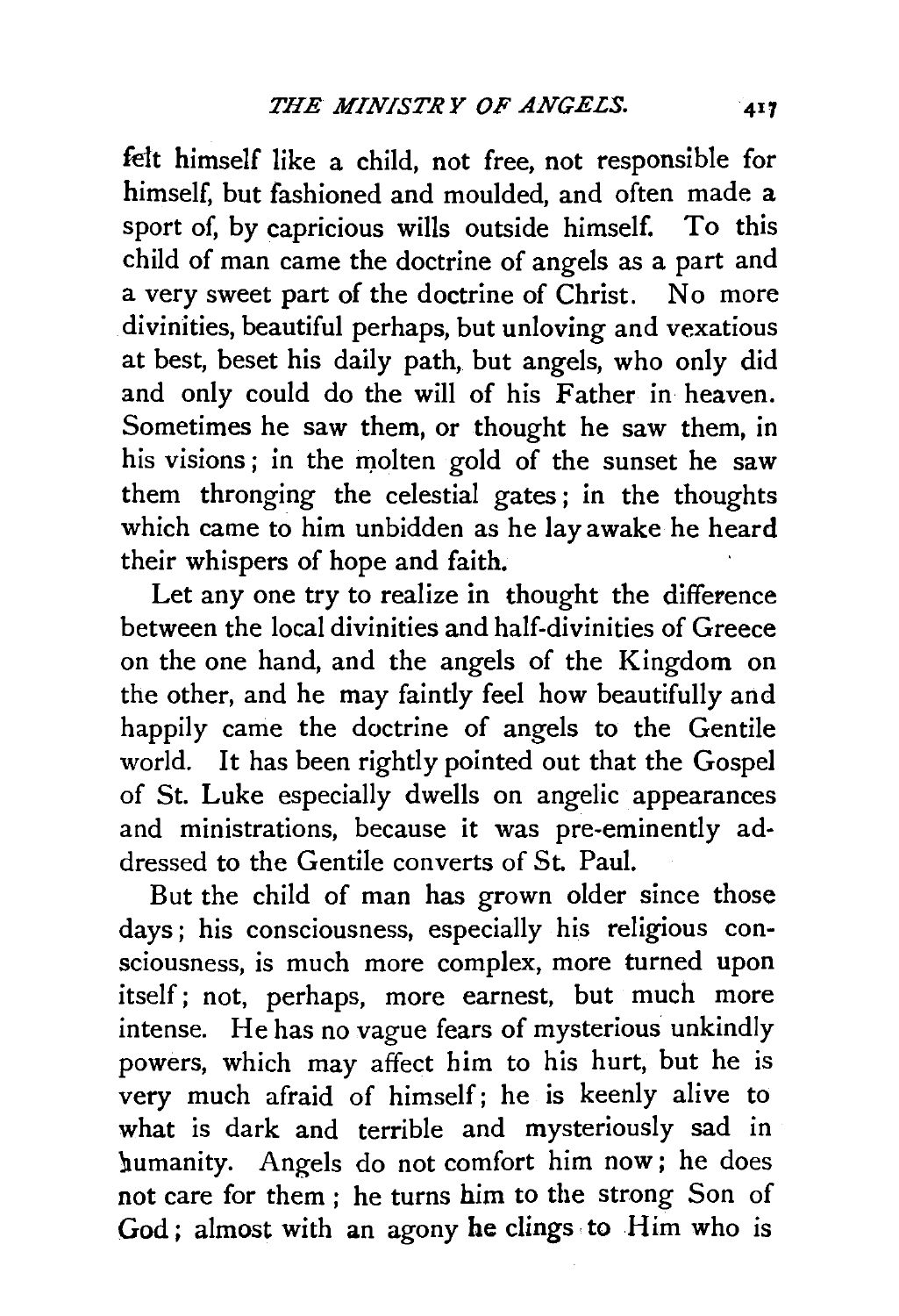Himself a man, and will not let Him go, for he knows he cannot do without his sympathy and his blessing.

Surely this intensity of craving for sympathy is a great mark of our modern religious temper. It is seen,. not only in the immense prominence given to the true humanity of our Lord, but even in those strange and sad departures from the truth of the gospel which are found in Roman Catholic devotions. They who cannot find satisfaction in Christ, do not seek it (as we might have thought) in angels. " Worshipping of angels" is as foreign, practically, to Spanish Christianity as to English. They seek it in the cultus of *human* beings, whose *sympathy* they passionately desire and believe they have. When we see a peasant woman kneeling for hours before a tawdry doll, pouring out all her heart, all her love for her children, all her anxiety for her husband's soul, to *it,* it is a sight to make angels weep ; but it is only a perverted outcome of that intense craving for sympathy, personal sympathy, from the object of our worship, which marks *all* true deep religion now. The doll represents to her a woman holy and loving, although exalted to the right hand of power.

Now this sympathy we could not possibly gain from angels. How could they understand us? How could we explain to them our sins, our disgust and dissatisfaction with ourselves, our almost despair of ever being really good, our agony of fear lest we never should be really good ? But if the child of man does not need the angels *now,* if he has outgrown that state of mind in which they were very helpful to him, yet it is certain he  $di.$  need them once, and they were very helpful to him in his then state of mind. We may say he was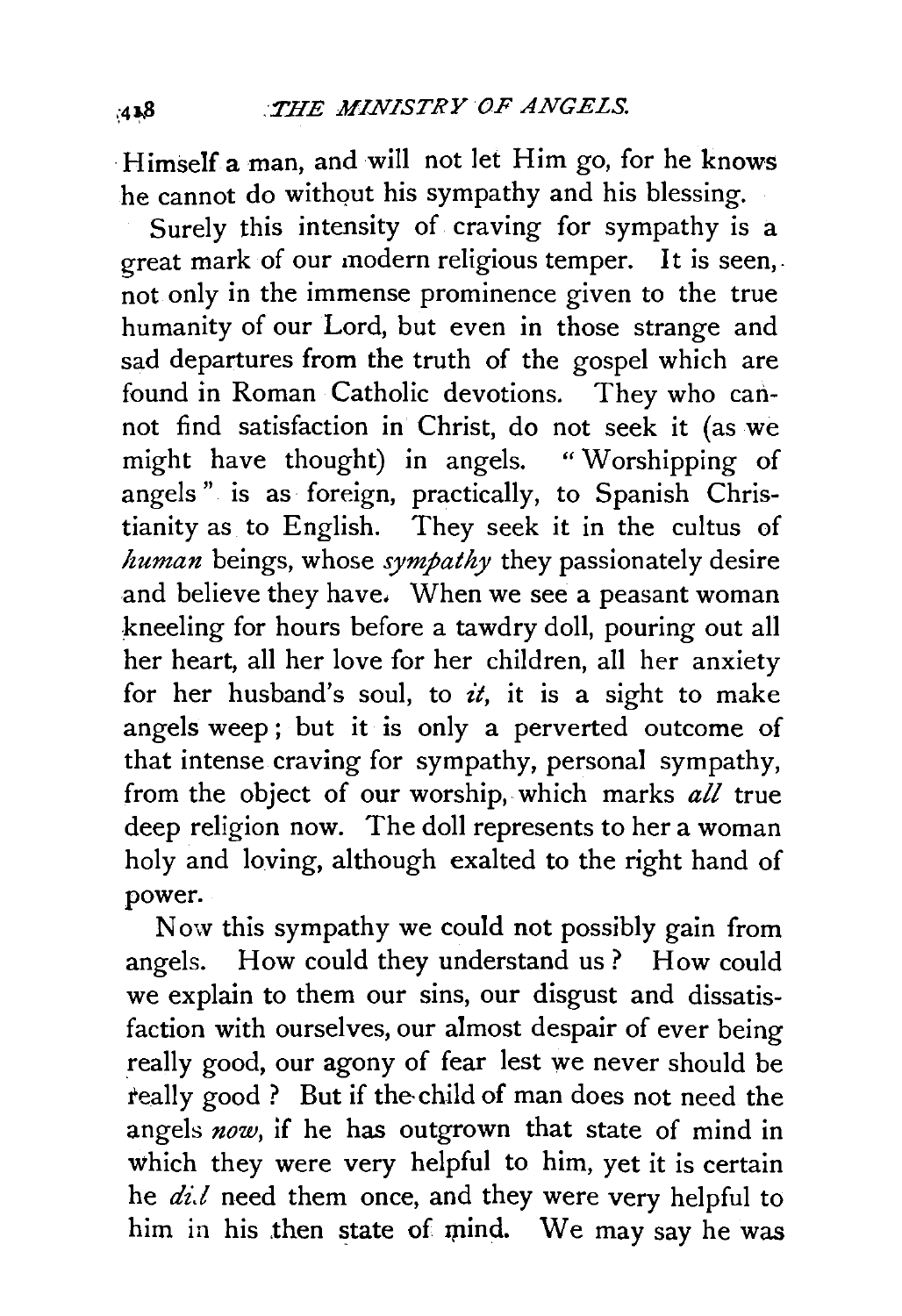more childish then, but, thank God ! the gospel was given for all ages and for all stages of the spiritual life ; and so, doubtless, it has within itself adaptations for changes which are even now taking place in the religious temper of mankind,

And there is another thing. Each one of us was a child ; and woe unto us if we despise the faith of a little child-that faith to which stories of angels from Holy Writ are so dear. May it not be, as our Saviour intimates, that angels belong to children in a special sense? - "their angels" He says, speaking of the little ones. Ah, yes; they were *our* angels then : the angels of God met us in our early innocence, and smiled upon us, and we loved to see them. They smiled upon us, and passed upon their way, and left us to that sore strife (albeit blessed strife) with their Lord and ours, " until the day break and the shadows flee away." They were *our* angels then, before we bad looked into our own evil hearts, or begun to bear the burden and heat of the day. "When I was a child, I thought as a child," thought often and lovingly of holy angels that cared for me and guarded me by the will of God. "But when I became a man, I put away childish things;" not because they were untrue or unworthy, for they were not ; but simply because they were not meant for me when I became a man; because I was absorbed with other things, to meet the deeper, more imperious wants of my older years. May not this be true of our belief in angels ? We cannot think seriously of them just now : we have to do with One who is at once so much greater and so much nearer to ourselves than any angels, that there is no room for them in our living faith, and all the less as that faith is